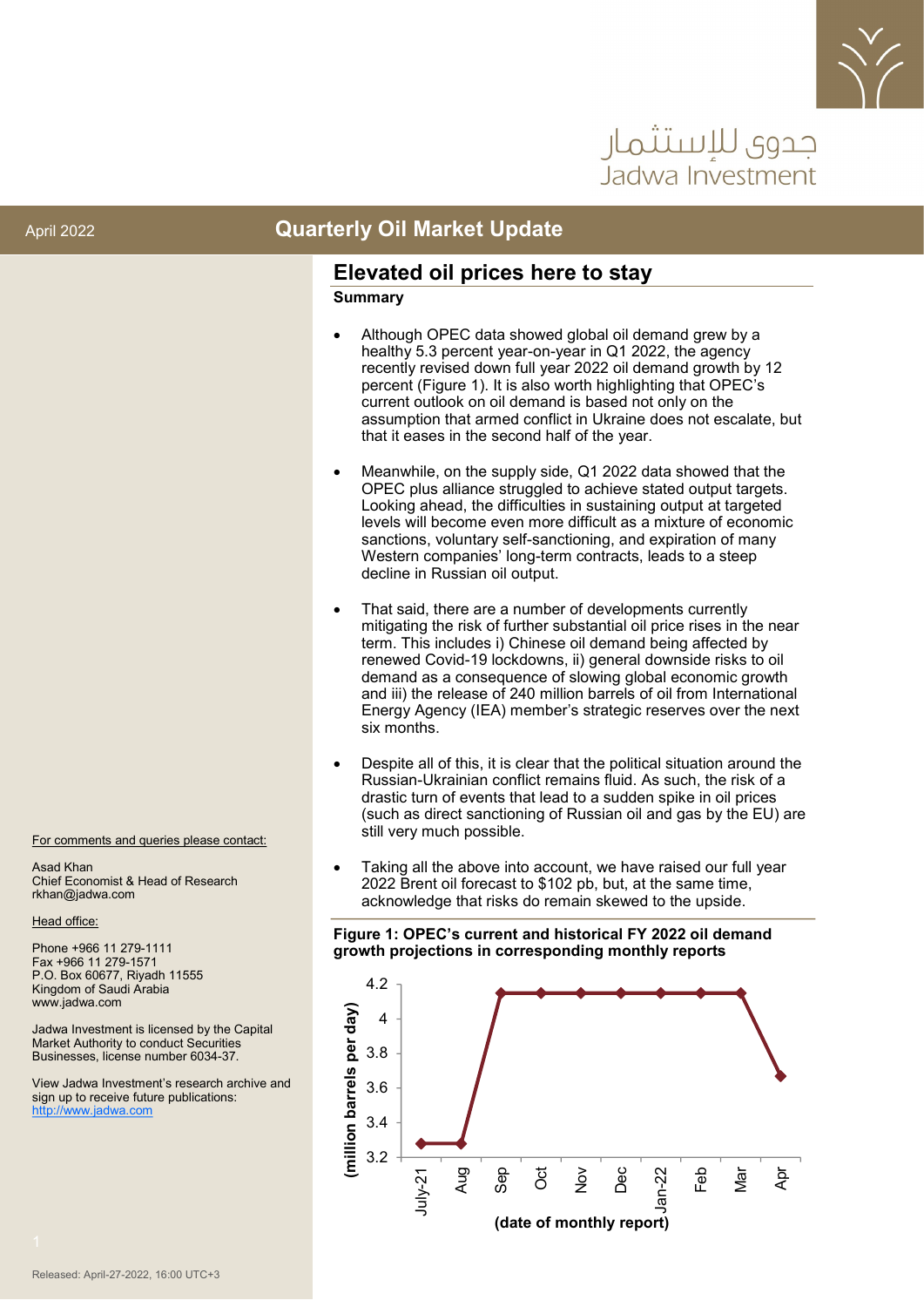*Global economic uncertainties have risen considerably with the outbreak of the conflict between Russia and Ukraine.* 

*This uncertainty is reflected in OPEC's latest forecast, which downgraded annual oil demand growth by 12 percent for full year 2022.* 

*A mixture of economic sanctions and voluntary self-sanctioning is now beginning to show in Russia's oil production…*

*...with steeper declines are likely to materialize in-line with the expiration of many Western companies longterm contracts with Russian suppliers.* 

**Figure 2: Global oil demand**

(quarterly average)

#### **Considerable downside risk to oil demand:**

OPEC data showed global oil demand grew by a healthy 5.3 percent year-on-year, or 5 million barrels per day (mbpd), in Q1 2022. That said, and in line with OPEC expectations, (*please refer to our previous [Oil Update](https://jadwa.com/en/node/14603)*) oil demand declined by 1.2 percent (1.2 mbpd) quarter-on-quarter during the first quarter of the year. Looking ahead, global economic uncertainties have risen considerably with the outbreak of the conflict between Russia and Ukraine. This uncertainty is reflected in OPEC's latest forecast, which downgraded annual oil demand growth by 12 percent for full year 2022, to 3.67 mbpd, although the organization still expects oil demand to hit all time highs of 102.8 mbpd in Q4 2022 (Figure 2). It is important to highlight that OPEC's current outlook on oil demand is based not only on the assumption that armed conflict in Ukraine does not escalate but that it eases in the second half of the year. Indeed, as OPEC concedes itself (with respect to its global economic growth forecast), further downside risks are estimated to be considerable, especially if the current situation extends (or even worsens) in H2 2022. At the same time, there is growing risk to oil demand emanating from China, as another wave of Covid-19 lockdowns in a number of areas adds to already strained global supply chains and risks lowering Chinese oil imports (Figure 3).

#### **Russian oil output declining:**

Since the outbreak of the Russian-Ukrainian conflict in late February, there has been a sizable price impact on a range of commodities, including wheat, oil and natural gas. An initial round of Western sanctions against Russia did not explicitly target energy exports, but, as the conflict intensified, the US took a unilateral decision to ban all Russian oil and gas imports. In-line with this, and despite no sanctions by the European Union (EU) on Russian oil, a number of international oil companies have sold-off energy assets and have stopped buying Russian crude on the spot market voluntarily. The mixture of economic sanctions and voluntary self-sanctioning is now beginning to show in Russia's oil production figures, with unofficial data for early April showing Russian oil output declining to circa 10.3 mbpd, versus an average of 11 mbpd during Q1 2022.

Looking ahead, whilst official Russian estimates suggest that Russian crude oil will decline by 4-5 percent month-on-month in April (compared to 11 mbpd in March), steeper declines are likely to materialize in-line with the expiration of many Western companies long-term contracts with Russian suppliers. Indeed, the International



#### **Figure 3: Chinese oil imports** (quarterly average)

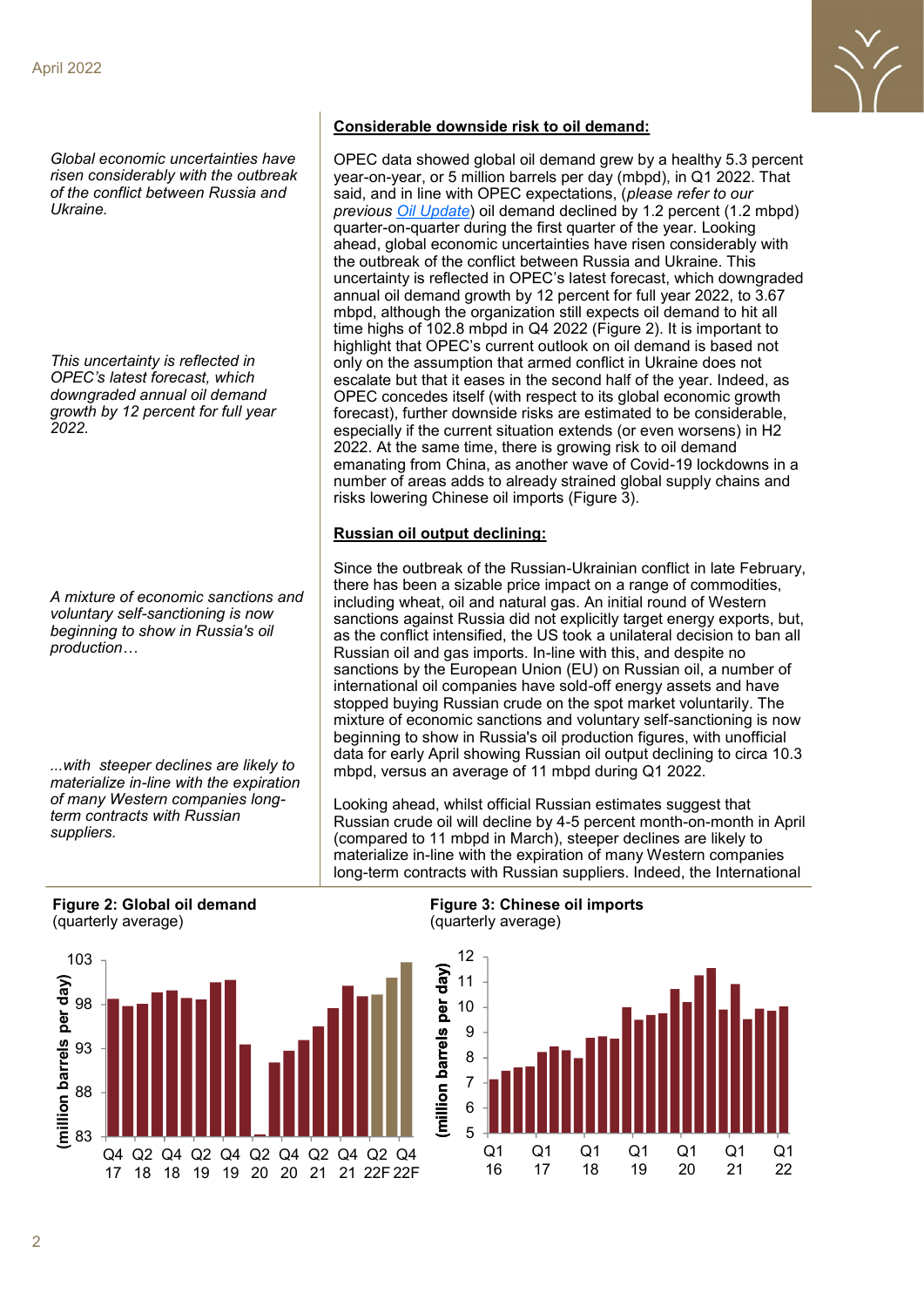*Meanwhile, a sharp discount of Urals against Brent oil has encouraged larger spot purchases from opportunistic Asian buyers.* 

*Looking ahead, the persistence of a steep discount in Urals for the foreseeable future will likely continue incentivizing Russian oil purchases.*

*Meanwhile, on the supply side, Q1 2022 data showed that the OPEC plus alliance struggled to achieve stated output targets.* 

*Looking ahead, the difficulties in sustaining output at targeted levels will become even more difficult.*

Energy Agency (IEA) estimates that Russian oil output will decline by an average of 1.5 mbpd in April, which will rise to 3 mbpd in May (Figure 4, Box 1).

# **Box 1: Russian exports holding up**

Whilst European self-sanctioning has translated into a drop in oil volumes entering Russia's pipeline network (with around 1 mbpd of oil exported to Europe via pipeline before the conflict), seaborne oil exports to Asia have held up well up so far. Latest full month data showed that whilst there was a dip in Russian oil exports in February, this reversed during March, largely as a result of larger purchases from China (*please see our April [Chartbook](https://jadwa.com/sites/default/files/2022-04/Chartbook%20-%20April%202022.pdf) for more details*). It seems that a sharp discount of Urals (reference for pricing of Russian oil) against Brent oil (Figure 5) has encouraged larger spot purchases from opportunistic Asian buyers. Looking ahead, it remains to be seen how oil exports to China hold up in light of Covid-19 lockdowns in the near term, but beyond that, the persistence of a steep discount in Urals for the foreseeable future will likely continue incentivizing purchases of Russian oil.

### **OPEC plus output struggling:**

Q1 2022 data showed that OPEC plus struggled to achieve stated output targets, with the alliance producing an average of 38 mbpd during the quarter, roughly 3 percent (or 1.2 mbpd) lower than targeted. A breakdown of output shows that four African countries (Eq. Guinea, Angola, Congo (Br.), Nigeria) and Malaysia produced sizably less than targeted levels. Looking ahead, the difficulties in sustaining output at stated OPEC plus levels is likely to continue due to i) structural issues over declining medium term output from the above African members and Malaysia *(please refer to our previous [Oil Update](https://jadwa.com/en/node/14603)*) ii) expected decline in Russian oil output over the next few months and iii) more recent risks related to Libyan oil supplies with Libya's National Oil Corporation recently declaring a force majeure due to political instability. At the same time, usable spare capacity within OPEC plus is also diminishing on a monthly basis. At the end of Q1 2022, OPEC plus spare capacity stood at 3 mbpd (with a vast majority of this residing with Gulf members). Looking ahead, under agreed output targets, this should decline to around 1.9 mbpd by the end of Q2 2022.

### **Figure 4: The IEA expects Russian oil output to decline sharply in the months ahead...**



#### **Figure 5:..but the persistence of a deep discount on Urals oil should help sustain Russian oil exports**

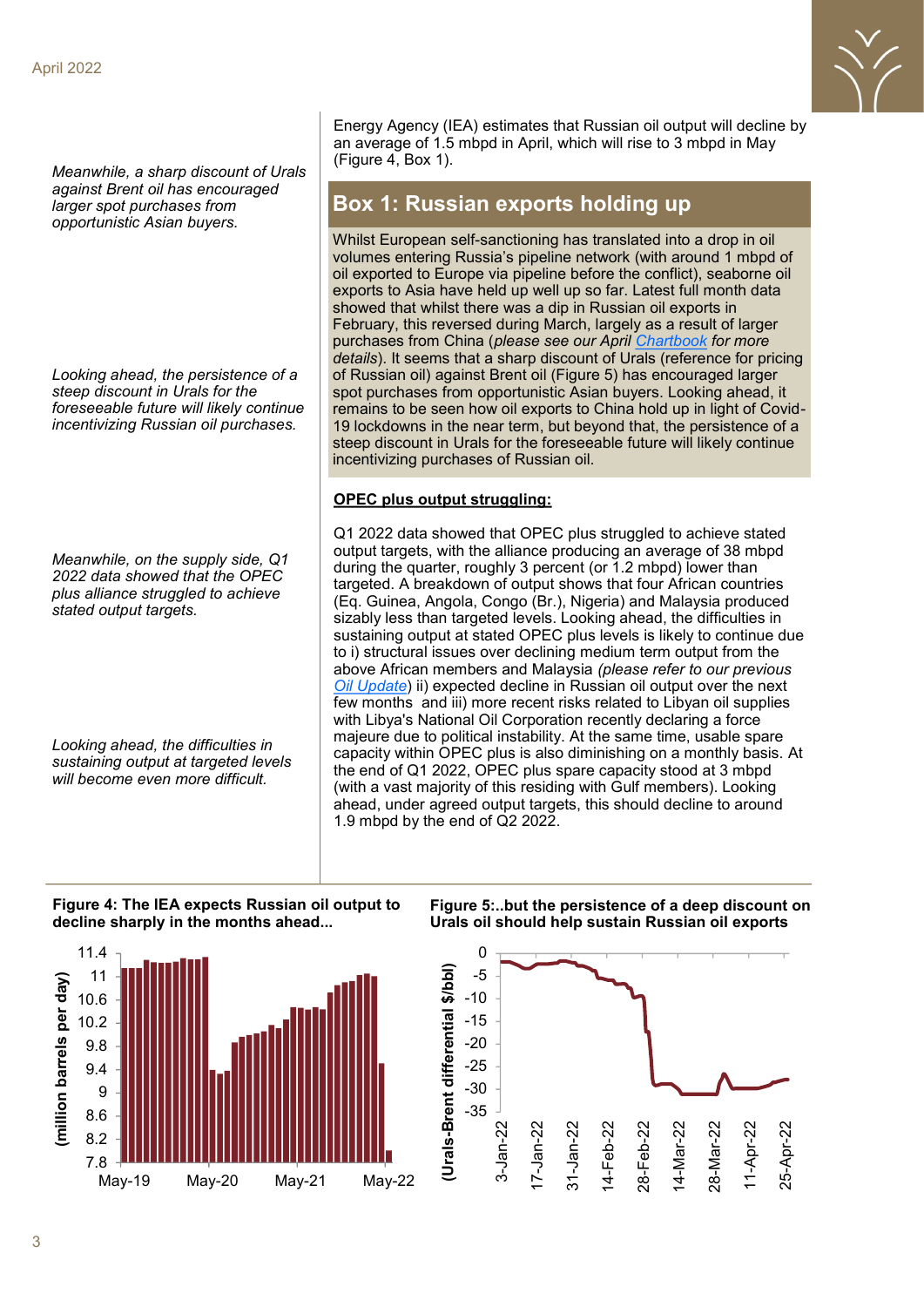*The US Administration's recent announcement to start charging fees to companies not utilizing their oil permits on federal lands…*

*...could result in a pick-up in oil output in the near-term*

*Looking further ahead in 2023, the EIA now expects US oil output to rise by a sizable 8 percent year-on-year.* 

*There are a number of developments currently mitigating the risk of further substantial oil price rises in the near term….* 

*….although it is clear that the political situation around the Russian -Ukrainian conflict remains fluid...* 

*...as such, the risk of a drastic turn of events that lead to a sudden spike in oil prices are still very much possible.* 

#### **US oil at record highs in 2023:**

According to the US's Energy Information Administration (EIA), US oil output rose by 8 percent year-on-year in Q1 2022, to an average of 11.5 mbpd, but was down 1 percent on a quarter-on-quarter basis. Looking ahead, it seems that the EIA does not expect a sizable rise in oil prices to have a major impact on US oil output. This is highlighted by the fact that although the agency's current full year 2022 forecast for West Texas Intermediate (WTI) is almost twice as high from a year ago (at an average of \$98 pb), it has only revised US oil output up by 4 percent (or 410 tbpd) over the same period, to an average of 12 mbpd. That said, the US Administration's recent announcement to start charging fees to companies not utilizing their oil permits on federal lands, could result in a pick-up in oil output in the near-term (Figure 6).

Looking further ahead in 2023, the EIA now expects US oil output to rise by a sizable 8 percent year-on-year to an average of 12.95 mbpd (the highest level ever), despite the agency expecting a lower average WTI price of \$87 pb next year.

#### **Oil price outlook:**

Brent oil prices jumped 29 percent quarter-on-quarter (to an average of \$103 pb) in Q1 2022, the highest quarterly average since Q3 2014, and are currently trading at around \$100 pb.

Looking ahead, oil markets are likely to remain pressurized as Russian crude oil production declines sharply over the coming months. This will add to major concerns over OPEC plus's ability to raise output to targeted levels, which had already been in question prior to the outbreak of Russian-Ukrainian conflict. Against this, however, there are a number of developments currently mitigating the risks of further substantial oil price rises in the near term. This includes i) Chinese oil demand being affected by renewed Covid-19 lockdowns, ii) general downside risks to oil demand as a consequence of slowing global economic growth and iii) the release of 240 million barrels of oil (Figure 7) from International Energy Agency (IEA) member's strategic reserves over the next six months. Despite all of this, it is clear that the political situation around the Russian-Ukrainian conflict remains fluid and so a drastic turn of events (such as direct sanctions on Russian oil and gas by the EU), that leads to a sudden spike in oil prices, cannot be ruled out.

**Figure 6: Consistent month-on-month rise in US shale oil output since the turn of the year** 



**Figure 7: IEA members to release 240 million barrels from strategic oil reserves over the next six months** 

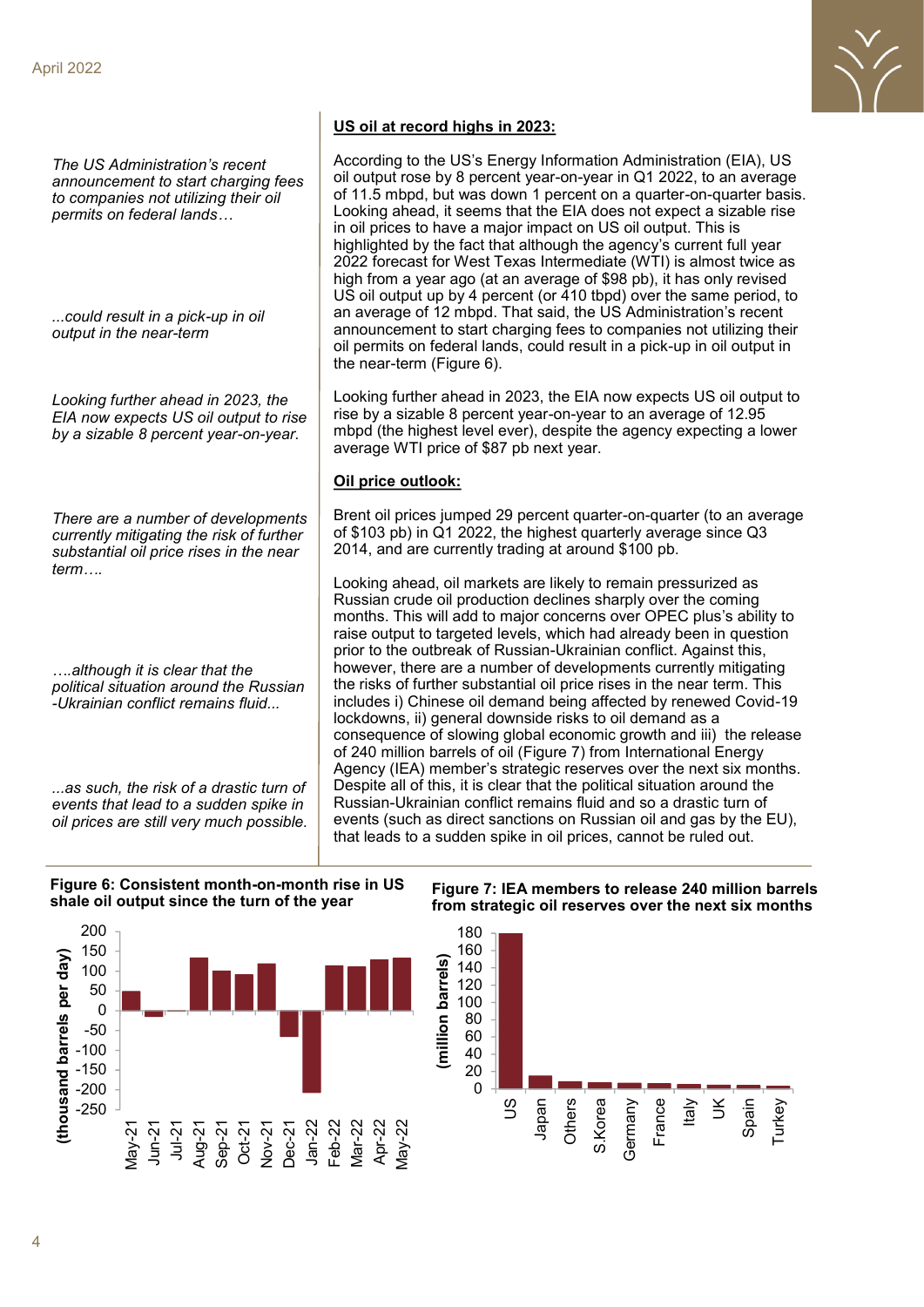*Taking all the above into account, we have raised our full year 2022 Brent oil forecast to \$102 pb…*

*...but, at the same time, acknowledge that risks do remain skewed to the upside.* 

Taking all the above into account, we have raised our full year 2022 Brent oil forecast to \$102 pb, with risks skewed to the upside (Box 2).

 $\sum'$ 

# **Box 2: Revised Saudi Fiscal Position**

In light of our Brent oil price revision, the main change in our Saudi economic forecast is reflected in fiscal indicators. Thus, with Brent oil price of \$102 pb and crude oil production of 10.5 mbpd in full year 2022, we see government oil revenue totaling SR935 billion (up 66 percent over last year's total) resulting in overall revenue of SR1.3 trillion. On the expenditure side, and in-line with the pattern seen over the last couple of years, we see 5 percent overspend versus budgeted levels, resulting in total expenditure of SR1 trillion. Taking into account revised revenue and expenditure forecasts, we now expect a significantly higher fiscal surplus of SR298 billion (or 7.8 percent of GDP) in 2022, versus a surplus of SR120 billion (3.4 percent of GDP) previously.

### **Disclaimer of Liability**

Unless otherwise stated, all information contained in this document (the "Publication") shall not be reproduced, in whole or in part, without the specific written permission of Jadwa Investment.

The data contained in this research is sourced from: SAMA, Saudi MoF, EIA, IEA, Eikon, JODI, Energy Intelligence and OPEC unless otherwise stated.

Jadwa Investment makes its best effort to ensure that the content in the Publication is accurate and up to date at all times. Jadwa Investment makes no warranty, representation or undertaking whether expressed or implied, nor does it assume any legal liability, whether direct or indirect, or responsibility for the accuracy, completeness, or usefulness of any information that contain in the Publication. It is not the intention of the publication to be used or deemed as recommendation, option or advice for any action(s) that may take place in future.